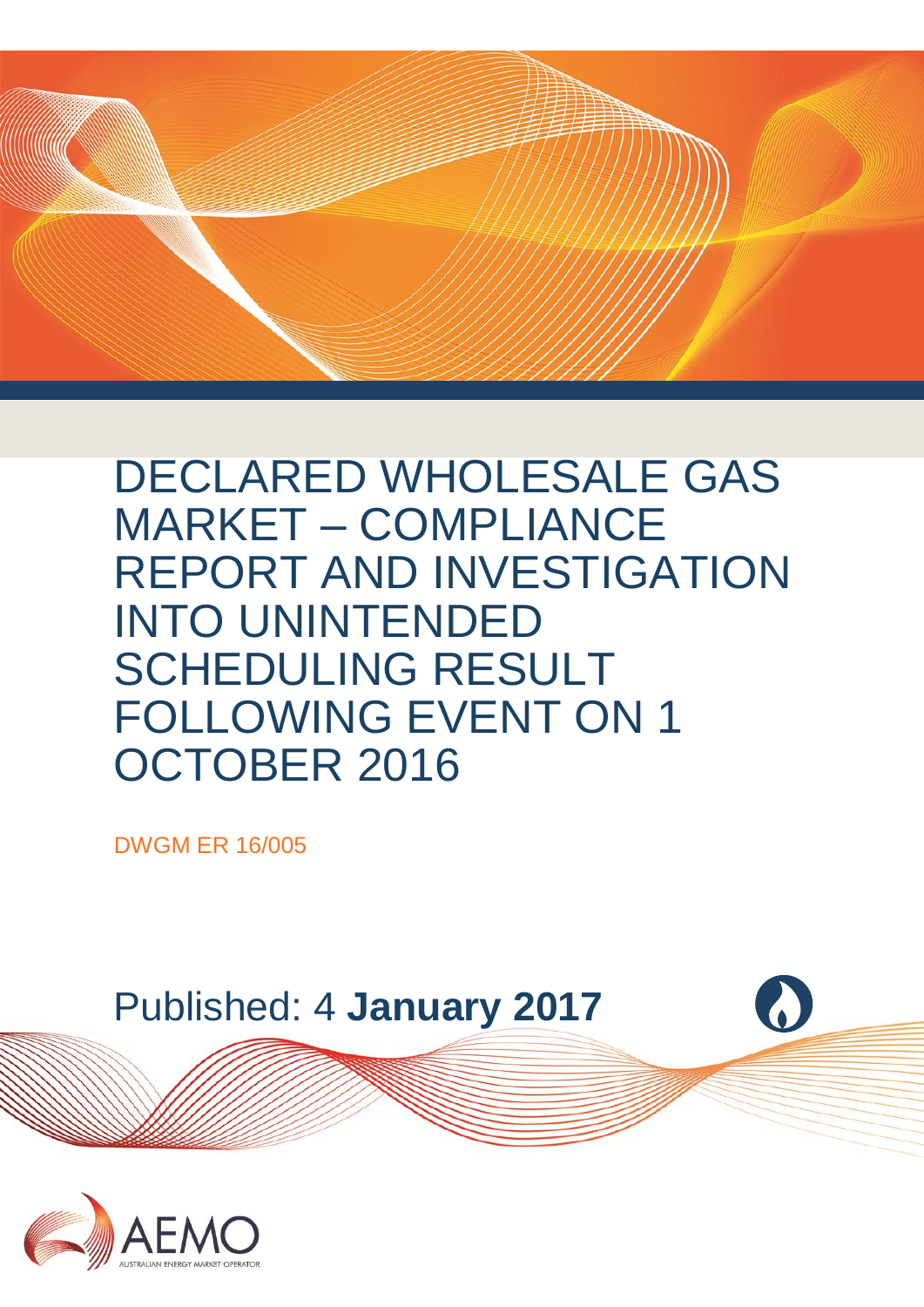

# **CONTENTS**

 $\Omega$ 

| $\overline{\mathbf{1}}$ | <b>INTRODUCTION</b>                                                        | 3  |
|-------------------------|----------------------------------------------------------------------------|----|
| $\mathbf{2}$            | <b>EVENT SUMMARY</b>                                                       | 3  |
| $3^{\circ}$             | <b>FINDINGS AND ASSESSMENT OF THE EVENT</b>                                | 5  |
| 3.1                     | <b>Market Notices</b>                                                      | 5  |
| 3.2                     | Application of the constraint at VicHub                                    | 6  |
| 3.3                     | Application of cut-off times for the ad hoc schedule                       | 8  |
|                         | <b>APPENDIX A - CHRONOLOGY</b>                                             | 11 |
|                         | APPENDIX B - SYSTEM WIDE NOTICES ON GAS DAY 1 OCTOBER 2016                 | 14 |
|                         | B1 - SWNs sent for gas day 1 October 2016                                  | 14 |
|                         | B2 - Additional SWNs that should have been sent for gas day 1 October 2016 | 15 |
|                         | <b>APPENDIX C – MIBB ATTACHMENTS FOR THE AD HOC SWN SENT</b>               | 16 |
|                         | C.1 MIBB attachment for SWN uploaded at 0844hrs                            | 16 |
|                         | C.2 MIBB attachment for SWN uploaded at 0840hrs                            | 17 |
|                         | <b>GLOSSARY</b>                                                            | 18 |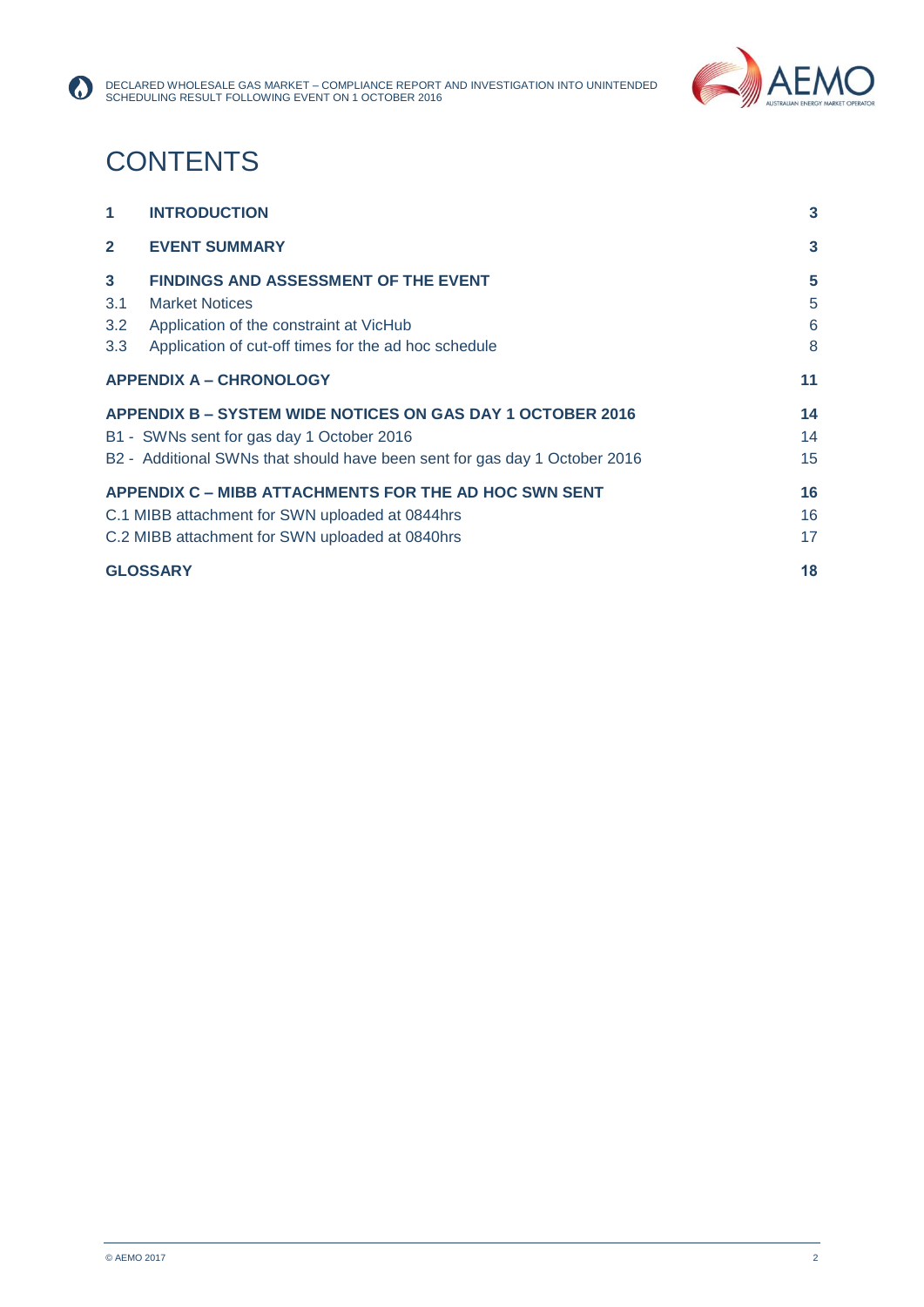

# <span id="page-2-0"></span>1 INTRODUCTION

AEMO intervened in the Declared Wholesale Gas Market (DWGM) on 1 October 2016 and published an [intervention report](http://aemo.com.au/-/media/Files/Gas/DWGM/DWGM-IR-16-002-14th-October-2016.pdf) on 14 October 2016.

Two follow-up detailed investigations were carried out to identify first, whether the intervention resulted in any unintended scheduling result and secondly, the investigation required under section 91BN of the NGL.

This report contains the outcomes of these two investigations and is published in accordance with:

- 1. Section 91BN of the National Gas Law (NGL), which requires AEMO to investigate a suspected breach, determine its materiality if a breach is found, and then publish a report on whether there is a breach of the Wholesale Market Procedures.
- 2. Rule 218 of the National Gas Rules (NGR), which requires AEMO to investigate and report on possible unintended scheduling results.

All times in this report are expressed as AEST.

### <span id="page-2-1"></span>2 EVENT SUMMARY

At 04:26 injections ceased from the Longford Gas Plant (Longford). Longford came back online at 04:52 at a reduced rate but ceased all injections again at 05:36. At 04:32 pressures at Sale custody transfer meter started dropping. Pressure at Sale then continued to decline until Longford came back online later that day.

The Longford outage also disrupted supplies to the Eastern Gas Pipeline (EGP). At 08:28, the operator of the VicHub injection facility (Jemena) informed AEMO that the Eastern Gas Pipeline (EGP) had low levels of linepack, and indicated that the linepack would only last until 11:00 at the then flow rates. Subsequently, AEMO sought, but was not able to obtain confirmation of the quantity of gas that VicHub would be able to inject into the DTS over the course of the day. On this basis, AEMO determined that it should apply a constraint to VicHub due to the risk that the EGP had insufficient linepack to support injections to the Declared Transmission System (DTS). This constraint was applied to all subsequent operating schedules for that gas day.

At 08:30 the DTS was in an abnormal operating state due to a threat to the supply of gas to customers with both forecast and actual pressures below the operating limits specified in the *Wholesale Market Critical Location Pressures* document. On this basis, at 08:40, in accordance with rule 341 of the NGR, AEMO issued a notice of a threat to system security. In accordance with the *Wholesale Market System Security Procedures (Victoria)* and rule 343 AEMO intervened in the market by publishing an ad hoc operating schedule at 09:03.

At approximately 14:30, Jemena updated the EGP linepack capacity adequacy flag on the Natural Gas Services Bulletin Board (GasBB) to red indicating involuntary curtailment of 'firm' load is likely or happening on the gas day. This flag remained red until the following gas day. At approximately 17:00, Longford ceased injections into the EGP due to a gas quality issue and did not begin injections again until around 19:40. Accordingly, AEMO did not remove the constraint at VicHub in any of the subsequent schedules issued on that gas day.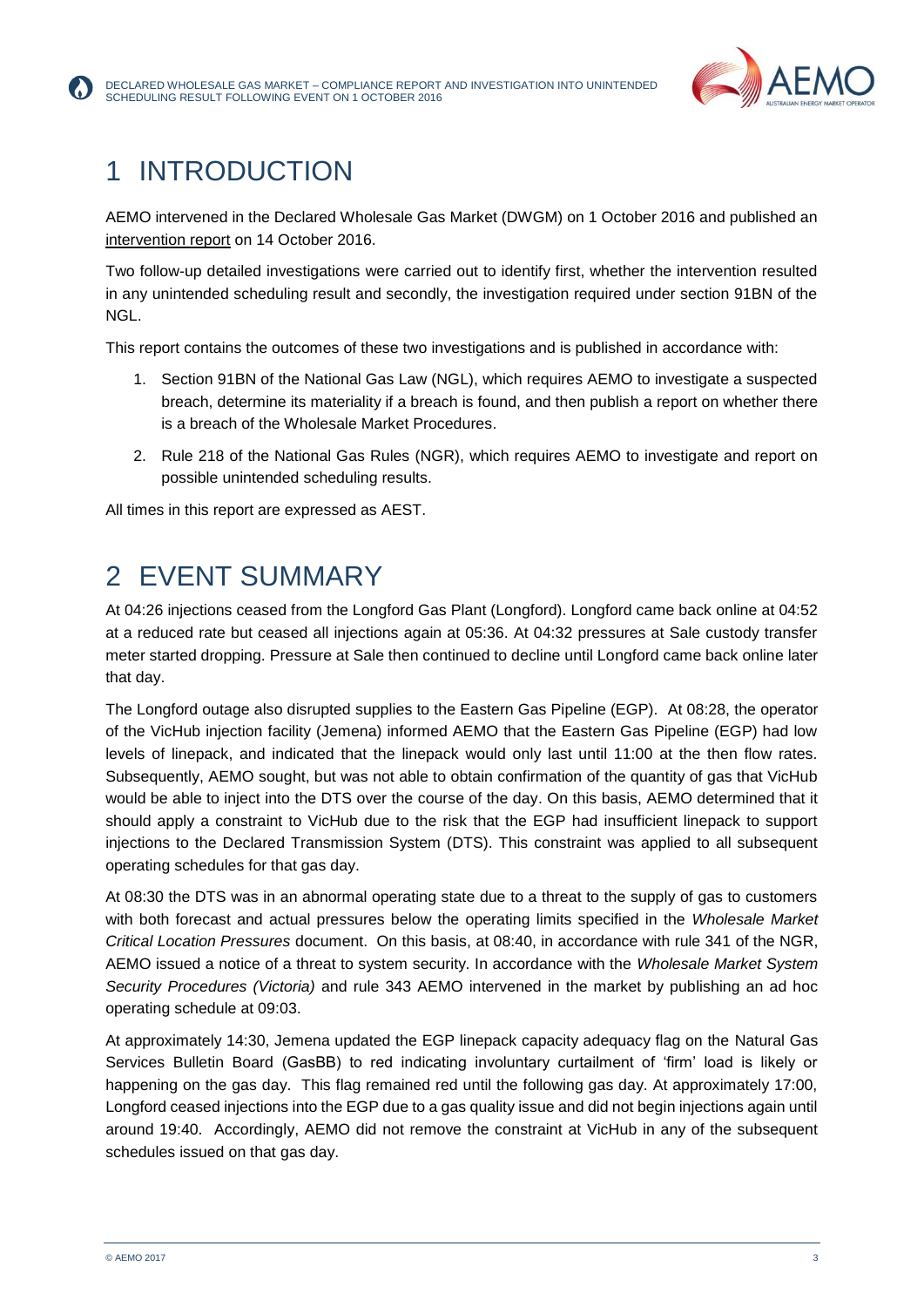

DECLARED WHOLESALE GAS MARKET – COMPLIANCE REPORT AND INVESTIGATION INTO UNINTENDED SCHEDULING RESULT FOLLOWING EVENT ON 1 OCTOBER 2016



See Appendix A for a detailed chronology.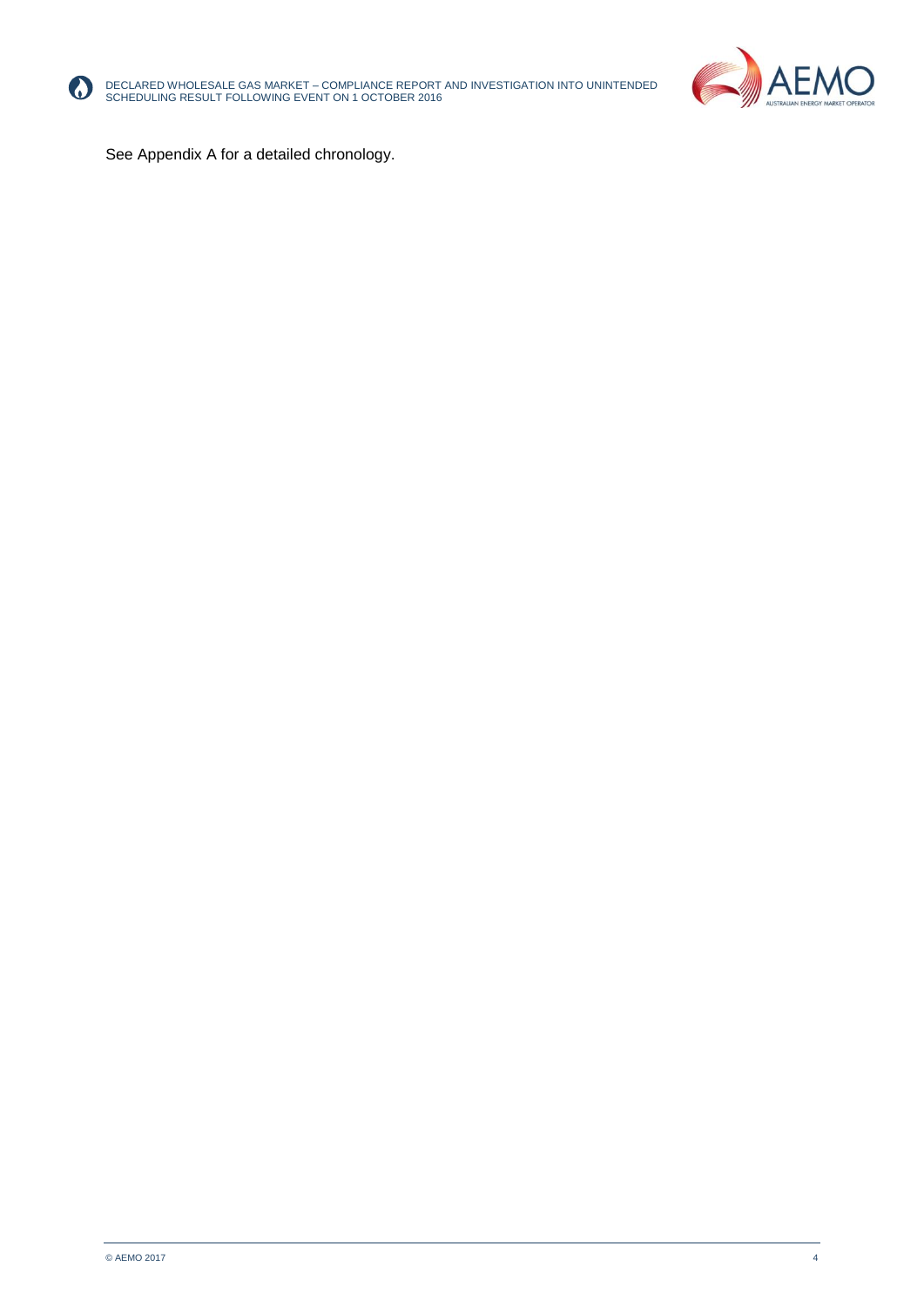

# <span id="page-4-0"></span>3 ASSESSMENT OF THE EVENT

#### <span id="page-4-1"></span>**3.1 Market Notices**

Market notices are required under rule 341(1) of the NGR when AEMO considers that there is a threat to system security, and under rule 341(5) when it considers that the threat to system security is at an end. Market notices are published on the Market Information Bulletin Board (MIBB) as a short text message (INT029) known as a 'System Wide Notice' (SWN), with longer notices attached as documents. AEMO also notifies nominated representatives of Registered participants by Short Message Service (SMS) and email as a secondary means of communication in accordance with Chapter 7 of the *Wholesale Market Gas Scheduling Procedures (Vic)* (GSP).

AEMO published a notice of a threat to system security at 08:40 on 1 October 2016 (see Appendix C), but did not subsequently publish a notice about the end the threat, thereby not meeting the requirement of rule 341(5).

SWNs issued during 1 October 2016 are tabled in Appendix B, along with a separate table showing additional SWNs that were required under the GSP, but not issued.

AEMO notes that there was a delay of up to a 15 minutes between the time that AEMO first sends SWN SMS notifications and the receipt time for some Registered Participants. This is due to limitations in the system used for sending SWN SMS notifications. AEMO does not consider this to be a breach of the GSP or the *Wholesale Market Electronic Communications Procedures*, but AEMO is investigating options that may reduce this delay of SWN SMS notifications.

| <b>REQUIREMENT</b>                                                                                                                                                                                                          | <b>ASSESSMENT</b>                                                                                                                                                                                                                                                                                                                                                                                                                                                                                                                                                                                                                                                                                  |
|-----------------------------------------------------------------------------------------------------------------------------------------------------------------------------------------------------------------------------|----------------------------------------------------------------------------------------------------------------------------------------------------------------------------------------------------------------------------------------------------------------------------------------------------------------------------------------------------------------------------------------------------------------------------------------------------------------------------------------------------------------------------------------------------------------------------------------------------------------------------------------------------------------------------------------------------|
| Rule 341 of the NGR - Notice of threat to system<br>security<br>AEMO must inform Registered participants<br>(5)<br>immediately when it reasonably considers a threat to<br>system security to be at an end.                 | The failure to publish a SWN on the MIBB notifying the<br>market of the end of threat to system security is a<br>breach of rule 341(5).<br>AEMO considers the threat to system security to have<br>ended at the conclusion of the Victorian Gas Update<br>teleconference held at 14:30 hrs, when a SWN should<br>have been issued.<br>This breach is not considered to be material as the<br>representatives of each distributor and retailer were<br>present at the Victorian Gas Update teleconference,<br>and the market was operated normally after the<br>scheduling constraints to limit Longford injections to<br>zero and to schedule in peak shaving LNG, were<br>removed for the 2pm OS. |
| Chapter 7 of the GSP<br>Notifications and communication of market and system<br>information between AEMO and Market Participants<br>must be in accordance with the Wholesale Market<br>Electronic Communication Procedures. | AEMO did not comply with Chapter 7 of the GSP and<br>the Wholesale Market Electronic Communication<br>Procedures by not notifying Market Participants of<br>changes to constraints via MIBB report INT029 as well<br>as follow-up SMS notifications.                                                                                                                                                                                                                                                                                                                                                                                                                                               |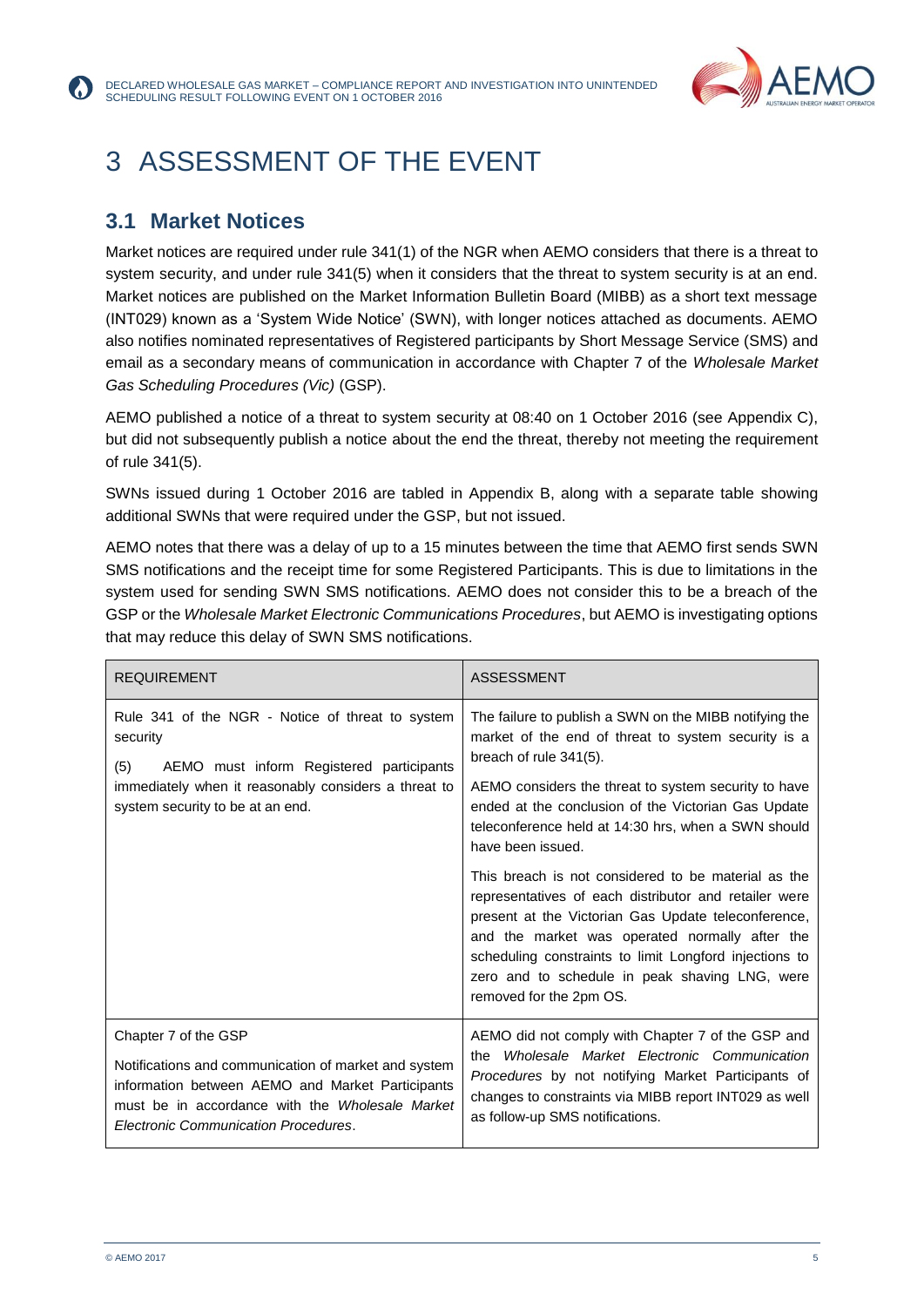

| <b>REQUIREMENT</b>                                                                                                           | <b>ASSESSMENT</b>                                                                                                                                            |
|------------------------------------------------------------------------------------------------------------------------------|--------------------------------------------------------------------------------------------------------------------------------------------------------------|
| MIBB is the primary means by which AEMO and Market                                                                           | AEMO has determined that the breach is not material                                                                                                          |
| Participants communicate information required under                                                                          | because:                                                                                                                                                     |
| these Procedures.<br>An SWN with follow up SMS message may be used<br>to notify Market Participants of any of the following: | The constraints were published to Market<br>Participants via MIBB reports INT111 (SDPC),<br>INT112 (DFPC), INT112b (NFTC) and INT112c<br>(SSC), and;         |
| the application of any new or amended SDPCs or<br>DFPCs:<br>time and date of the commencement<br>and                         | Market Participants could not rebid for the 10AM<br>٠<br>OS (and hence there was no resultant financial<br>impact) after the publication of the ad hoc OS at |
| completion of any intervention;<br>time and date of the commencement and<br>completion of any threats to system security;    | 9AM when the constraints were first applied.                                                                                                                 |
| any other information AEMO reasonably considers it<br>needs to notify Market Participants.                                   |                                                                                                                                                              |

#### <span id="page-5-0"></span>**3.2 Application of the constraint at VicHub**

In accordance with rule 218(1) of the NGR, AEMO has investigated an alleged unintended scheduling result at the request of a Market Participant. The request referred to an alleged unintended scheduling result in respect of injections at the VicHub injection point for the 10am schedule on 1 October 2016 and all subsequent schedules on that gas day.

AEMO has reviewed the chain of events and considers that, although the linepack adequacy flag on the GasBB for the EGP was still red, the constraint on VicHub should have been able to be reduced or removed from the 10pm schedule once Longford had begun injecting back into the EGP. Prior to the 10pm schedule, AEMO considers that the constraint was reasonable in the circumstances (low levels of linepack in the EGP, and Longford injections into the EGP did not stabilise until after 19:40).

AEMO notes that there was room for improvement in communications between AEMO, Jemena and affected Market Participants regarding VicHub's ability to inject gas into the DTS. A number of communications were being carried out through representatives of Registered participants who were unable to assist AEMO in its inquiries. Participants are required to provide up-to-date emergency contact details in accordance with rule 334 of the NGR, and AEMO has commenced a review of its current emergency contact dataset.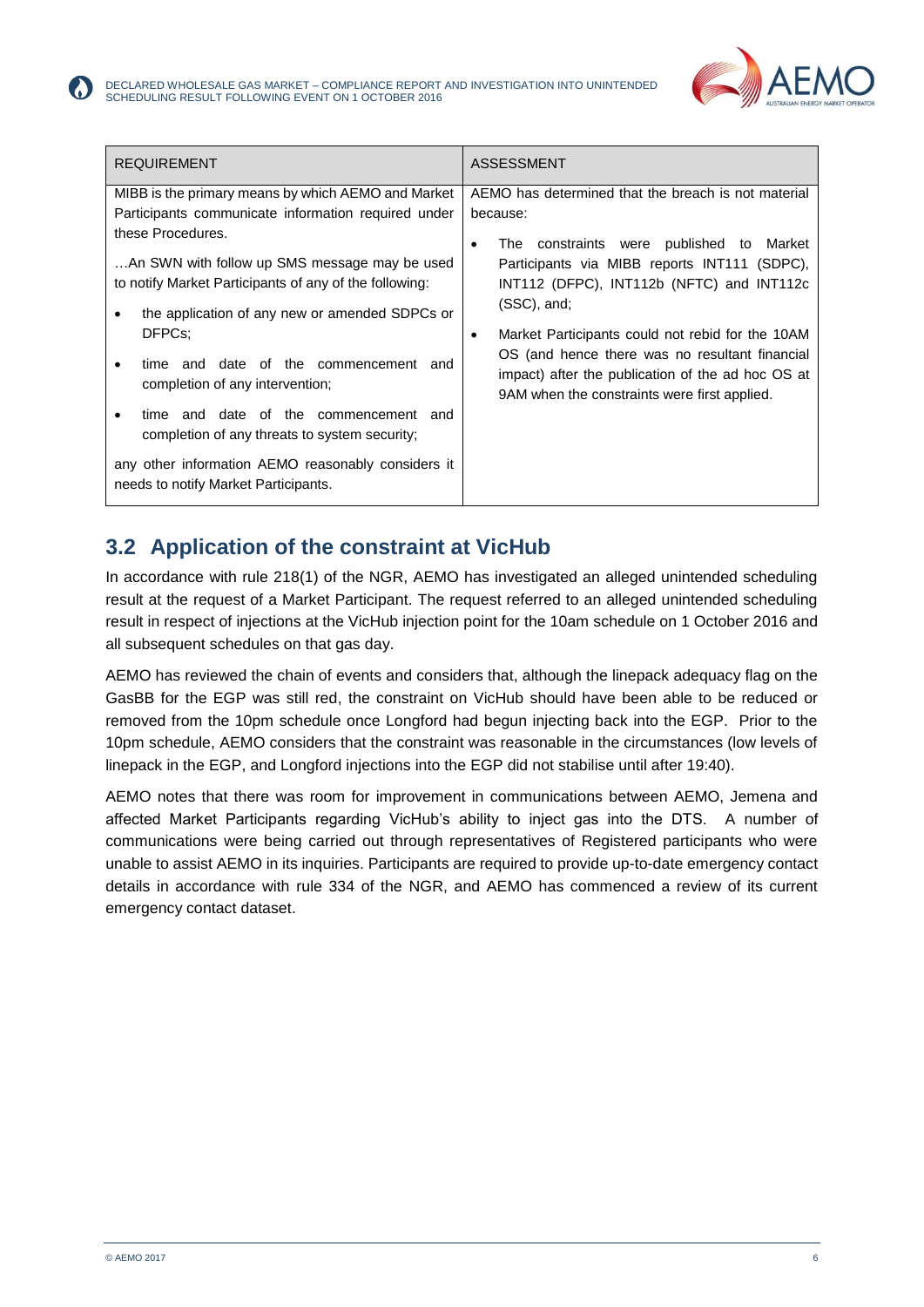

#### **3.2.1 Determination of unintended scheduling result**

AEMO has assessed these events against the criteria in rule 217 of the NGR in Table 1.

#### *Table 1: Assessment against rule 217 of the NGR*

V.

| <b>Assessment Criteria</b>                                                                                                                                                                                                                                                                                                                                                                                                                   | <b>Assessment</b>                                                                                                                                                                                                                                                                                                                                                                                                                                                                                                                                                                                                                                                                                                                                                                                                                                                                                                                                                                                            |
|----------------------------------------------------------------------------------------------------------------------------------------------------------------------------------------------------------------------------------------------------------------------------------------------------------------------------------------------------------------------------------------------------------------------------------------------|--------------------------------------------------------------------------------------------------------------------------------------------------------------------------------------------------------------------------------------------------------------------------------------------------------------------------------------------------------------------------------------------------------------------------------------------------------------------------------------------------------------------------------------------------------------------------------------------------------------------------------------------------------------------------------------------------------------------------------------------------------------------------------------------------------------------------------------------------------------------------------------------------------------------------------------------------------------------------------------------------------------|
| 217(1) If scheduling instructions issued as part of an<br>operating schedule produce one or more of the following<br>results:<br>(c) a quantity of gas under an injection bid below the<br>market price is not scheduled for injection;<br>then that result will be an unintended scheduling result<br>unless otherwise specified                                                                                                            | For the ad hoc operating schedule and each<br>subsequent operating schedule, there were quantities<br>of gas at the VicHub injection point bid below the<br>market price that were not scheduled for injection due<br>to the impact of the constraint.                                                                                                                                                                                                                                                                                                                                                                                                                                                                                                                                                                                                                                                                                                                                                       |
| $217(2)$ A result specified in subrule(1) will not be an<br>unintended scheduling result to the extent that the result<br>arose from the application of, or (as the case may be)<br>the exercise of rights or performance of obligations in<br>accordance with:<br>(i)<br>Division 5 of this Part;<br>(ii)<br>the system security procedures; or<br>Directional flow point constraints as<br>(x)<br>defined in the gas scheduling procedures | AEMO issued a notice of threat to system security in<br>accordance with rule 341.<br>AEMO then intervened in the market through issuing<br>an ad hoc operating schedule, as required by rule 343<br>and the Wholesale Market System Security Procedures<br>(Victoria).<br>AEMO constrained VicHub for the remainder of that<br>gas day using a directional flow point constraint (DFPC)<br>in accordance with rule 343 and section 3.8B of the<br>Wholesale Market System Security Procedures<br>(Victoria). AEMO considers that the threat to system<br>security was effective until after the 2pm operating<br>schedule.<br>The 9am ad hoc, 10am and 2pm operating schedules<br>are covered by the exceptions set out in sub-<br>paragraphs (i), (ii) and (x).<br>The 6pm operating schedule is covered by exception<br>set out in sub-paragraph (x) only, as the application of<br>the constraint was reasonable in the circumstances.<br>None of the exceptions apply to the 10pm operating<br>schedule. |
| 217(3) [exception subrule]                                                                                                                                                                                                                                                                                                                                                                                                                   | Not applicable.                                                                                                                                                                                                                                                                                                                                                                                                                                                                                                                                                                                                                                                                                                                                                                                                                                                                                                                                                                                              |
| 217(4) A result specified in subrule (1) will not be an<br>unintended scheduling result unless its estimated<br>financial effect on Market Participants exceeds either:<br>(a) for an individual Market Participant, \$24,113.55,<br>adjusted to reflect the change in the Consumer<br>Price Index in accordance with subrule (5); or                                                                                                        | Based on the complete removal of the DFPC at the<br>10pm schedule, AEMO has estimated the financial<br>effect of the application of the constraint on Market<br>Participants for the 10pm operating schedule and notes                                                                                                                                                                                                                                                                                                                                                                                                                                                                                                                                                                                                                                                                                                                                                                                       |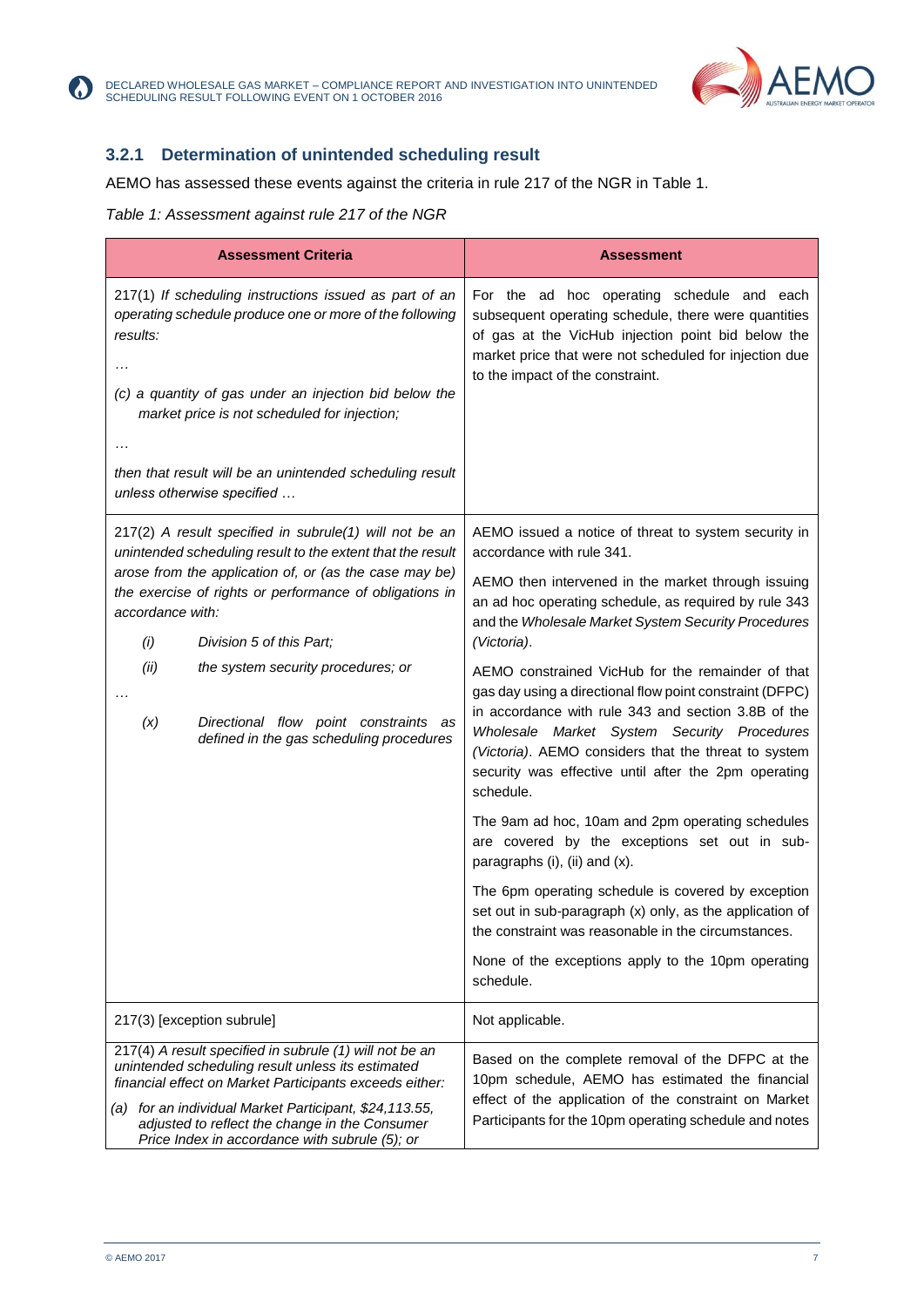

| for all affected Market Participants, an aggregate of<br>(b)<br>\$60,283.89, adjusted to reflect the change in the<br>Consumer Price Index in accordance with subrule<br>(5). | that the biggest estimated financial impact on a single<br>Market Participant was \$127,560.50 <sup>1</sup> .<br>The financial effect of this event exceeds the threshold<br>set out in rule $217(4)(a)$ . |
|-------------------------------------------------------------------------------------------------------------------------------------------------------------------------------|------------------------------------------------------------------------------------------------------------------------------------------------------------------------------------------------------------|
|-------------------------------------------------------------------------------------------------------------------------------------------------------------------------------|------------------------------------------------------------------------------------------------------------------------------------------------------------------------------------------------------------|

AEMO has determined that, of the five affected operating schedules (9am ad hoc, 10am, 2pm, 6pm and 10pm), it is only the scheduling instructions issued as part of the 10pm operating schedule that resulted in an unintended scheduling result.

Market Participants who may have been negatively impacted by the unintended scheduling result will be notified by AEMO. Any compensation to be paid will be determined in accordance with the dispute resolution processes set out in the NGR.

#### **3.2.2 Determination of materiality of breach of GSP**

AEMO has also assessed these events in accordance with section 91BN of the NGL in Table 2.

*Table 2: Assessment against GSP*

| <b>REQUIREMENT</b>                                                                                                                                                                                                                                                                                             | ASSESSMENT                                                                                                                                                                                                                                                                                                                                                                                                                                                                    |
|----------------------------------------------------------------------------------------------------------------------------------------------------------------------------------------------------------------------------------------------------------------------------------------------------------------|-------------------------------------------------------------------------------------------------------------------------------------------------------------------------------------------------------------------------------------------------------------------------------------------------------------------------------------------------------------------------------------------------------------------------------------------------------------------------------|
| Section 3.8B of the GSP<br>AEMO may apply and change DFPCs to both<br>operating schedules and pricing schedules during the<br>gas day where AEMO reasonably considers that it is<br>needed to reflect the circumstances applicable at the<br>relevant system injection points and system withdrawal<br>points. | The application of the DFPC at the 10pm schedule was<br>not reasonably needed in the circumstances. This is a<br>breach of 3.8B of the GSP.<br>AEMO has determined that the breach is material<br>because while it did not cause significant system and<br>operational impacts to market participants, AEMO, end<br>users and stakeholders, it did cause significant financial<br>impacts to market participants as defined by the<br>unintended scheduling result threshold. |

#### <span id="page-7-0"></span>**3.3 Application of cut-off times for the ad hoc schedule**

Condition 6 in section 5.4 of the GSP necessitated the issuing of an ad hoc OS. The cut-off time for the ad hoc OS and the demand forecasts was 6:00 AM instead of 5:00 AM and 8:00 AM respectively, as stipulated by Condition 6. AEMO considers this to be a breach of Condition 6 in section 5.4 of the GSP.

The absence of updated bids between 05:00 and 06:00, and a small difference in demand forecasts between 5:00 AM and 8:00 AM of less than 4 TJ indicate, however, that there was no material impact as a result of this breach.

| <b>REQUIREMENT</b>                                                                                                                                            | <b>ASSESSMENT</b>                                                            |
|---------------------------------------------------------------------------------------------------------------------------------------------------------------|------------------------------------------------------------------------------|
| Condition 6 of Section 5.4 of the GSP – Publish an ad   AEMO did not comply by:<br>hoc operating schedule due to a potential threat to<br>system security by: | using a bid cut-off time of 06:00 instead of 05:00 for<br>the ad hoc OS; and |

l <sup>1</sup> Note that the financial effects calculated for the purposes of this report are only an estimate of Market Participants' change in financial position within the market.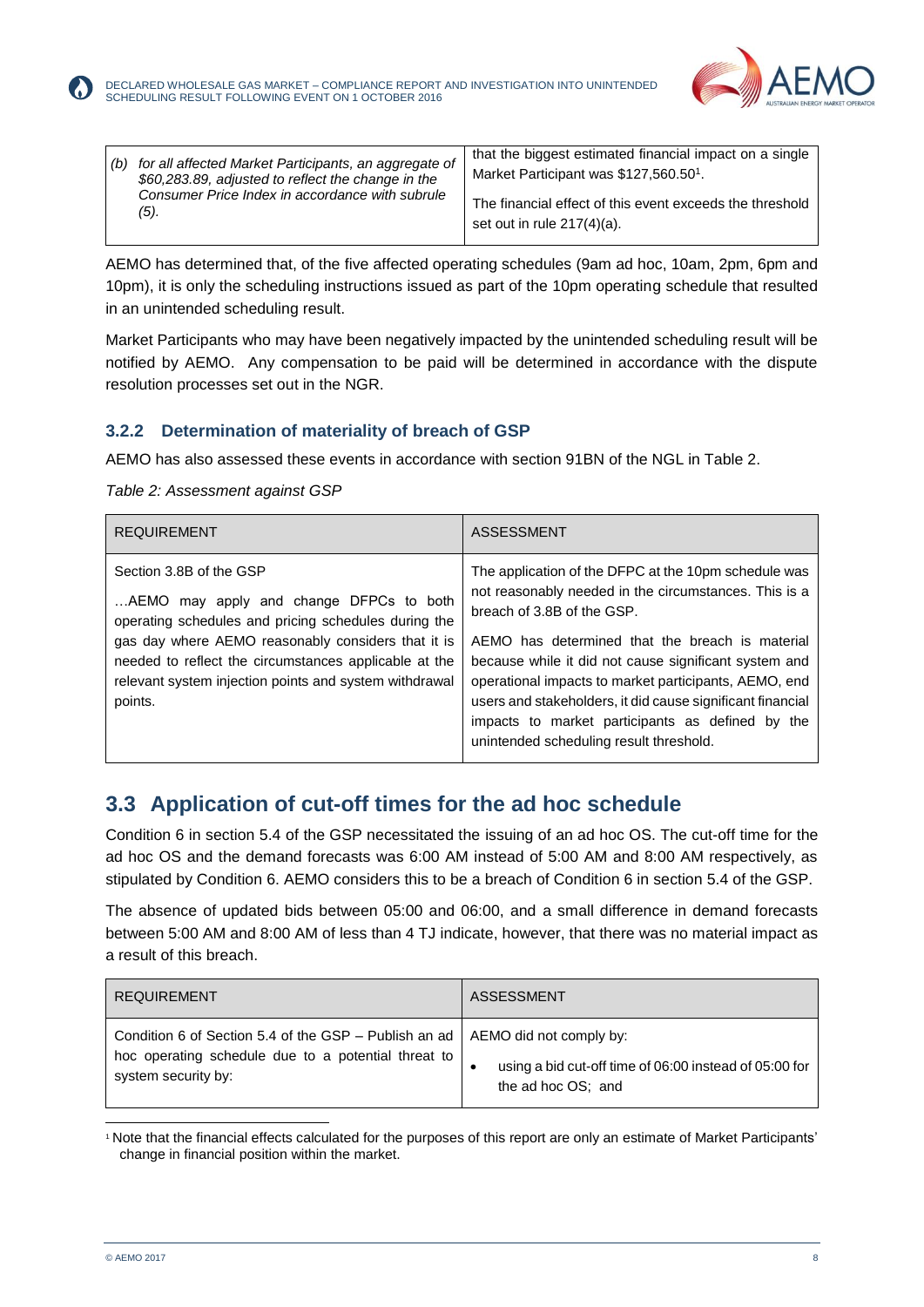

| <b>REQUIREMENT</b> |                                                                                                                                                                                                                                                                                                                                                                                                                                                      | <b>ASSESSMENT</b>                                                                                                                                                                                                                                                  |
|--------------------|------------------------------------------------------------------------------------------------------------------------------------------------------------------------------------------------------------------------------------------------------------------------------------------------------------------------------------------------------------------------------------------------------------------------------------------------------|--------------------------------------------------------------------------------------------------------------------------------------------------------------------------------------------------------------------------------------------------------------------|
|                    | applying the Market Participant bids and hedge<br>information from the most recently approved<br>operating schedule to the ad hoc operating<br>schedule by setting the cut-off time to the one<br>applicable in that previous schedule<br>applying the most up-to-date demand forecasts by<br>leaving the demand forecast time set to the cut-off<br>time of the start of the current scheduling horizon<br>schedule (not reset to earlier schedule) | using a demand forecast time of 06:00 instead of<br>08:00 for the ad hoc OS<br>Neither breach is material because they did not cause<br>any significant financial, system or operational impact<br>Market Participants, AEMO, end users and<br>to<br>stakeholders. |

 $\odot$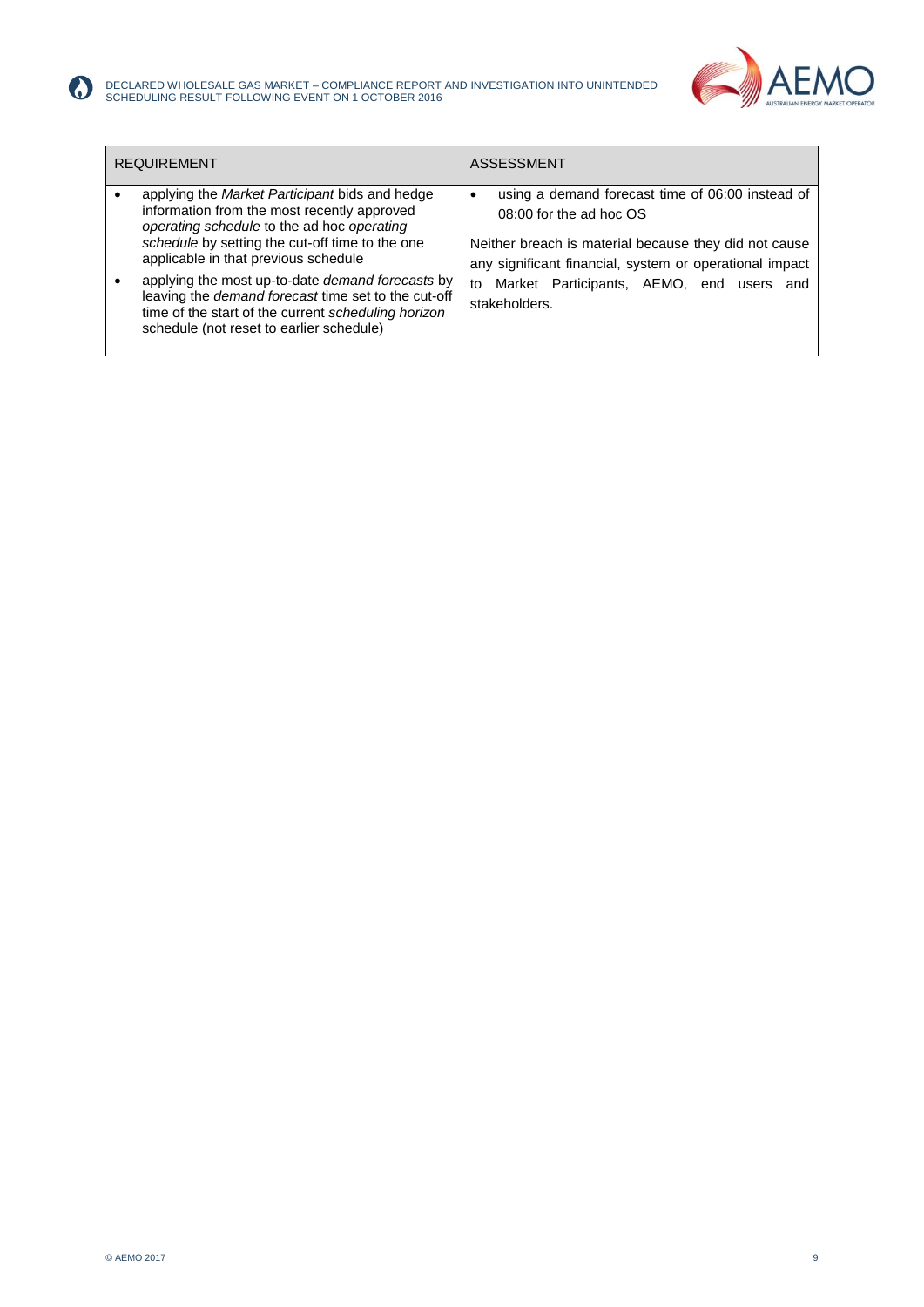

## 4 RESPONSE TO FINDINGS

AEMO has taken the following actions in response to its findings:

- AEMO has updated its internal procedures relating to the management of constraints and the issuing of market notices.
- AEMO has commenced a review of its emergency contact data.
- AEMO has updated its internal procedures relating to the management of ad hoc operating schedules.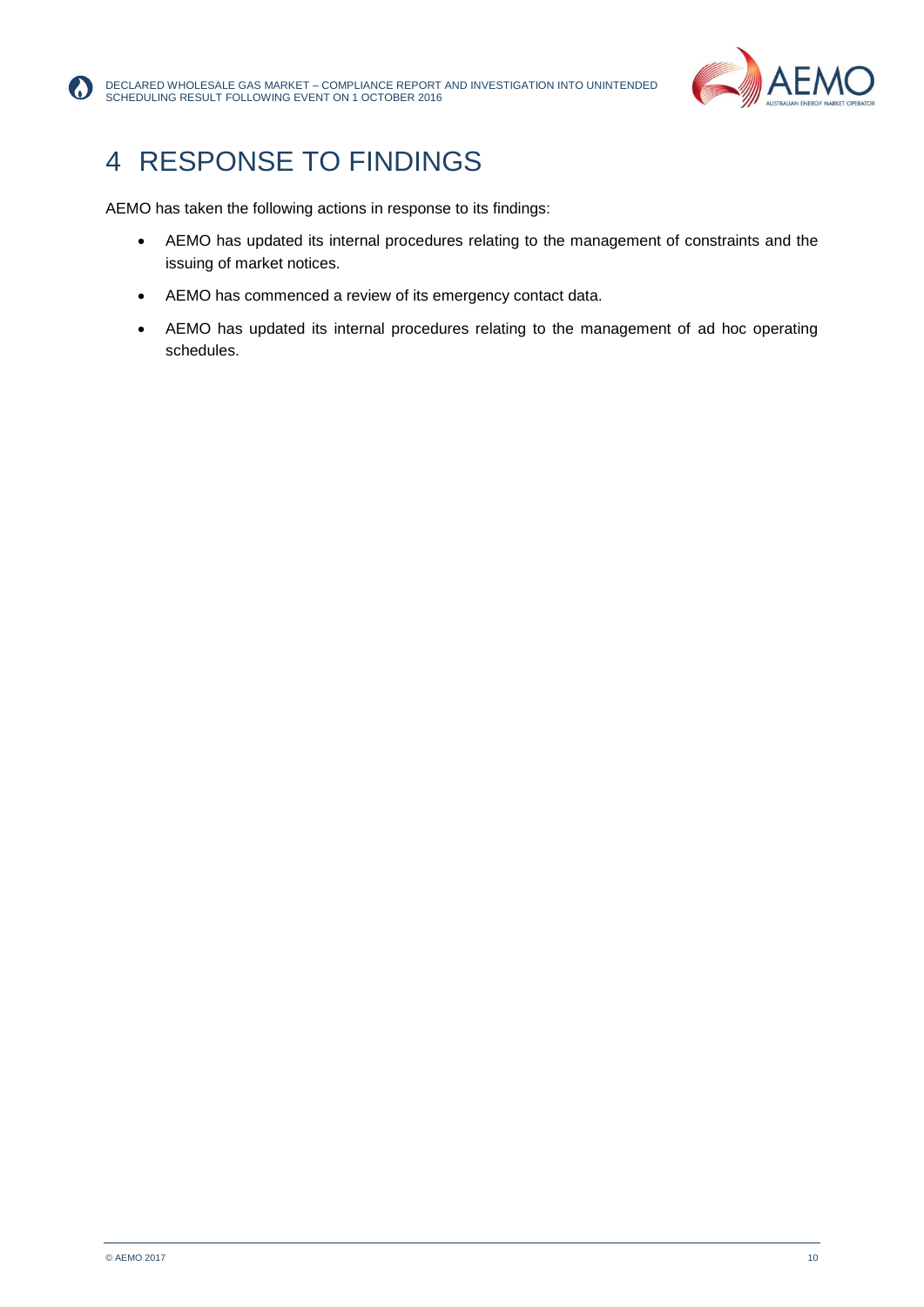



# <span id="page-10-0"></span>APPENDIX A – CHRONOLOGY

| Time<br>(AEST) | <b>Event/Action</b>           | <b>Details</b>                                                                                                                                                                                                                                                                                                                                                                                                                                                          |
|----------------|-------------------------------|-------------------------------------------------------------------------------------------------------------------------------------------------------------------------------------------------------------------------------------------------------------------------------------------------------------------------------------------------------------------------------------------------------------------------------------------------------------------------|
| 04:28          | <b>AEMO calls Esso</b>        | Esso estimates Longford will be down for an extended duration. All four plants are down (3<br>gas plants and 1 crude plant). AEMO requests that Esso provide further information as soon<br>as possible.                                                                                                                                                                                                                                                                |
| 04:45          | AEMO reconfigures<br>the DTS  | Over a half-hour period AEMO commenced reconfiguring the DTS by shutting down all<br>running compression (Brooklyn Comp 11, 12 and Wollert 5) and adjusting Brooklyn CG set<br>points.                                                                                                                                                                                                                                                                                  |
| 04:50          | <b>AEMO calls Esso</b>        | Esso provides an initial forecast that it may take up to 12 hours before Longford regains full<br>capacity. GP1 is back online and flowing some gas into the DTS but everything else remains<br>offline. AEMO observes some flow through the AEMO gas SCADA.                                                                                                                                                                                                            |
| 05:03          | <b>AEMO calls Esso</b>        | Esso advises AEMO of initial estimate of constraint, 4 TJ/h for the first 6 hours of the gas<br>day.                                                                                                                                                                                                                                                                                                                                                                    |
| 05:10          | <b>AEMO calls Esso</b>        | Esso advises that Longford should start coming back online in 2 hours and estimates the<br>new constraint to be 4 TJ/hr for the first 2 hours of the gas day. Esso does not believe that<br>this will be a 6 hour event.                                                                                                                                                                                                                                                |
| 05:11          | AEMO reconfigures<br>the DTS  | DCG outlet pressure reduced from 2,760 kPa to 2,700 kPa to increase LMP survival time,<br>being the time before it breaches its minimum pressure.                                                                                                                                                                                                                                                                                                                       |
| 05:30          | AEMO models the<br><b>DTS</b> | With current Longford constraint information, AEMO runs a gas pipeline model indicating<br>that there is no threat to system security or any potential pressure issues.                                                                                                                                                                                                                                                                                                 |
| 05:37          | AEMO observation              | Longford flow reduces to zero. <sup>2</sup>                                                                                                                                                                                                                                                                                                                                                                                                                             |
| 05:47          | Esso calls AEMO               | Esso provides AEMO with a preliminary estimate for a daily constraint figure of 514 TJ for<br>the daily rate and will confirm it shortly. AEMO will implement this daily constraint and<br>constrain down the hourly injections to 0 TJ/h for the first 3 hours of the gas day.                                                                                                                                                                                         |
| 05:53          | AEMO approves<br>schedule     | 6:00 AM Current Gas Day Schedule Approved                                                                                                                                                                                                                                                                                                                                                                                                                               |
| 05:56          | Esso emails AEMO              | Esso advises an updated SDPC for gas day of 515 TJ due to operational requirements.                                                                                                                                                                                                                                                                                                                                                                                     |
| 05:57          | Esso calls AEMO               | Esso confirms the daily quantity of 514 TJ and 0 TJ/h for the first 3 hours of the gas day and<br>injections to recommence at 9am.                                                                                                                                                                                                                                                                                                                                      |
| 06:03          | <b>AEMO calls Multinet</b>    | AEMO discusses the reduction of DCG outlet pressure and requests more information on<br>the minimum pressure requirements at downstream CTMs. AEMO looking to reduce DCG<br>outlet pressure further (2,700 kPa at time of call), which would potentially take some CTMs<br>below their winter contract pressure. Multinet agrees to call back.                                                                                                                          |
| 06:29          | AEMO calls AGN                | AEMO discusses the reduction of DCG outlet pressure with AGN and requests more<br>information regarding minimum pressure requirements at downstream CTMs. AEMO<br>looking to reduce DCG outlet pressure further (2,700 kPa at time of call), which would<br>potentially take some CTMs below their winter contract pressure. AGN estimates that the<br>DCG outlet pressure may be dropped down to 2,500 kPa without disrupting operations for<br>the DTS Peninsula CTM. |
| 06:34          | <b>Multinet calls AEMO</b>    | Multinet advises that 1,800 kPa is the minimum pressure requirement to satisfy CTM<br>downstream of Dandenong Terminal Station.                                                                                                                                                                                                                                                                                                                                         |

l <sup>2</sup> Note: no further injections observed for another 5 hours.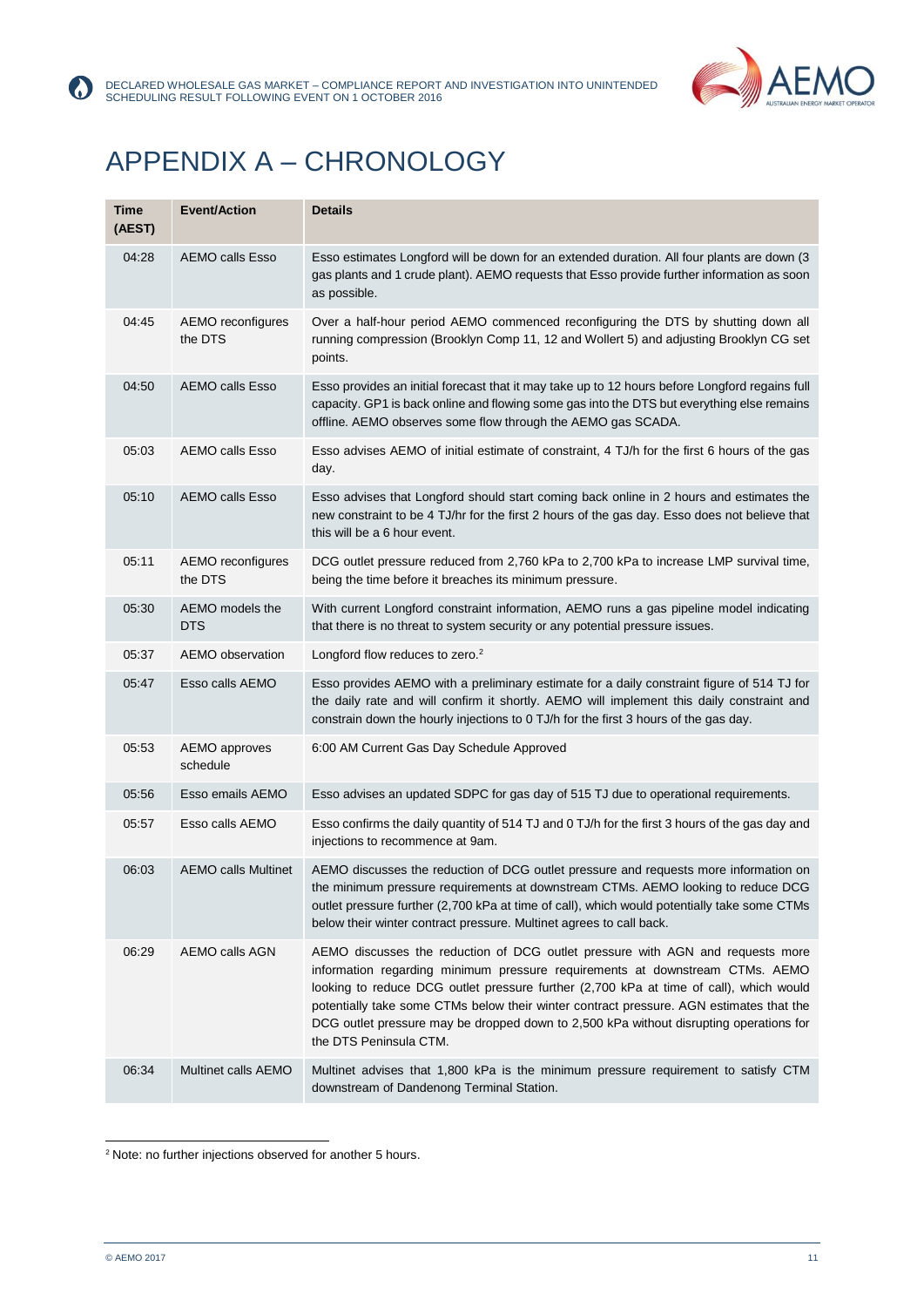



| <b>Time</b><br>(AEST) | <b>Event/Action</b>              | <b>Details</b>                                                                                                                                                                                                                                                                                                                                                                                      |
|-----------------------|----------------------------------|-----------------------------------------------------------------------------------------------------------------------------------------------------------------------------------------------------------------------------------------------------------------------------------------------------------------------------------------------------------------------------------------------------|
| 06:40                 | <b>AEMO calls AGN</b>            | AEMO outlines the potential for a breach of the minimum contract pressures at the Sale<br>CTM. AGN expresses concern about reducing Sale CTM pressure too far below the contract<br>pressure, especially in the morning peak where it is critical. Outside of this time it may be<br>able to go down to 4,500 kPa without loss of supply to customers.                                              |
| 06:51                 | AEMO reconfigures<br>the DTS     | AEMO reduced DCG outlet pressures to 2,600 kPa to further increase LMP survival time<br>and prevent Sale CTM pressure breach.                                                                                                                                                                                                                                                                       |
| 07:00                 | Esso calls AEMO                  | Esso advises that it will have more accurate information at 08:30 and will be re-evaluating<br>the constraint. Current best estimate is that Longford will not be at full rate in 3 hours.<br>Currently working on restarting Gas Plant 1 and Gas Plant 3 in the next 2 hours.                                                                                                                      |
| 07:15                 | AEMO models the<br>DTS           | With current Longford constraint information, AEMO runs a gas pipeline model showing<br>potential for Sale CTM pressure issues at 2pm.                                                                                                                                                                                                                                                              |
| 07:30                 | AEMO reconfigures<br>the DTS     | Adjusted the DTS configuration to bring linepack from the Northern Zone into the Melbourne<br>metropolitan ring main and the Wollert to Pakenham Pipeline.                                                                                                                                                                                                                                          |
| 07:38                 | Esso calls AEMO                  | Esso advises that it is close to providing a revised constraint. AEMO emphasises that the<br>constraint should be conservative.                                                                                                                                                                                                                                                                     |
| 08:00<br>(approx.)    | Esso                             | Esso advises that it expects Longford to recommence operations at approx. 11:00. AEMO<br>advises that pressures in east Gippsland are likely to be breached and that it has worked<br>with the distributors to reduce the minimum required pressure, however, AEMO will need to<br>intervene in the market to ensure supply can be maintained given the changing time for the<br>return to service, |
| 08:14                 | AEMO calls Jemena                | AEMO discusses likely hourly VicHub-DTS injections given its dependence on EGP<br>linepack. Jemena to call back.                                                                                                                                                                                                                                                                                    |
| 08:27                 | AEMO models the<br>DTS           | With current Longford constraint information and still no flow from Longford, AEMO runs a<br>gas pipeline model indicating that Sale CTM will breach contract pressures between 10:00<br>and 10:30. AEMO commences preparation for an ad hoc OS.                                                                                                                                                    |
| 08:28                 | Jemena calls AEMO                | Jemena advises that EGP linepack will last until 11:00 or 12:00 at the current rate of<br>withdrawals before it needs to call Contingency Gas for the STTM Sydney hub.                                                                                                                                                                                                                              |
| 08:29                 | <b>AEMO calls Esso</b>           | Esso will provide an update in 15-20 minutes. AEMO advises Esso that it is preparing to<br>declare a threat to system security and run an ad hoc OS. Esso requests 5 more minutes to<br>determine quantities. AEMO will use a conservative estimate capacity if Esso is unable to<br>provide a firm quantity.                                                                                       |
| 08:32                 | Esso calls AEMO                  | Esso estimates that the total Longford capacity for the day will be 540 TJ and will start<br>ramping up at 11:00, highlighting that this was plant capacity and that injections still needed<br>to be split between the DTS and EGP as per shipper instructions.                                                                                                                                    |
| 08:37                 | Esso calls AEMO                  | Advises that 220 TJ will be made available to Victoria, and confirms it will send confirmation<br>of the quantity via email. AEMO advises it is now declaring a threat to system security.                                                                                                                                                                                                          |
| 08:40                 | <b>AEMO</b> notifies<br>market   | AEMO declares a threat to system security.                                                                                                                                                                                                                                                                                                                                                          |
| 08:41                 | AEMO calls Jemena                | AEMO asks likely hourly VicHub-DTS injections. Jemena advises that a maximum rate of 4<br>TJ/hour could flow initially but advises that it will advise how much can be injected in total.                                                                                                                                                                                                           |
| 09:03                 | <b>AEMO</b> approves<br>schedule | 9:00 AM Ad hoc OS published Current Gas Day Schedule Approved                                                                                                                                                                                                                                                                                                                                       |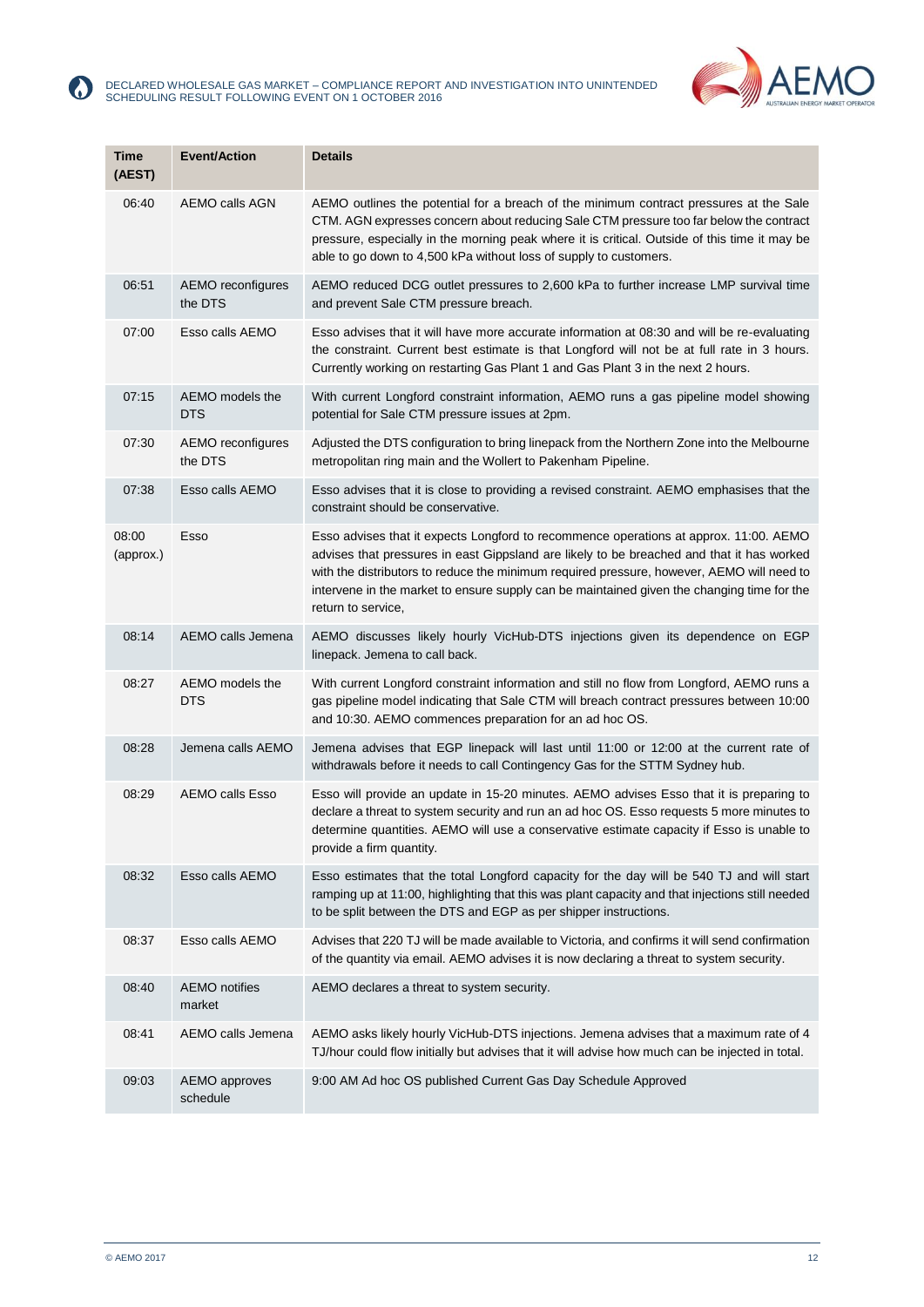



| <b>Time</b><br>(AEST) | <b>Event/Action</b>            | <b>Details</b>                                                                                                                                                                                                                                                                                                                                                                                                                                                                                                                                                                                                                                                                                                                                                                                                                                                                                                 |
|-----------------------|--------------------------------|----------------------------------------------------------------------------------------------------------------------------------------------------------------------------------------------------------------------------------------------------------------------------------------------------------------------------------------------------------------------------------------------------------------------------------------------------------------------------------------------------------------------------------------------------------------------------------------------------------------------------------------------------------------------------------------------------------------------------------------------------------------------------------------------------------------------------------------------------------------------------------------------------------------|
| 09:15                 | <b>AEMO</b> notifies<br>market | A Victorian Gas Update teleconference was held in accordance with the Victorian Energy<br>Emergency Communications Protocol (VEECP).<br>Esso advised that the expectation is to return Longford to a third of full capacity by<br>$\bullet$<br>1100 hrs, then progressively ramp up over a 12 hour period to full capacity.<br>AEMO advised there is an unplanned outage north of the connection point between<br>$\bullet$<br>NSW and VIC anticipated to be lifted by 14:00. This meant VIC cannot receive gas<br>from NSW until this is lifted<br>AEMO's modelling indicates that if Longford does not come back on as anticipated<br>$\bullet$<br>(with the quantity of LNG being injected) the system could maintain pressure until<br>approximately 4-5pm. After that point, AEMO would start looking at curtailment in the<br>Gippsland area.                                                            |
| 09:26                 | Esso emails AEMO               | Esso advises an updated SDPC for Gas Day 1 October 2016 of 220,000 GJ due to<br>operational requirements.                                                                                                                                                                                                                                                                                                                                                                                                                                                                                                                                                                                                                                                                                                                                                                                                      |
| 09:54                 | AEMO approves<br>schedule      | 10:00 AM Current Gas Day Schedule Approved                                                                                                                                                                                                                                                                                                                                                                                                                                                                                                                                                                                                                                                                                                                                                                                                                                                                     |
| 10:00                 | Esso to AEMO                   | Esso advises that it has spoken with its customers and a limit of 255 TJ will apply for later<br>schedules                                                                                                                                                                                                                                                                                                                                                                                                                                                                                                                                                                                                                                                                                                                                                                                                     |
| 10:45                 | AEMO observation               | Longford commences flow at approximately 2 TJ/hr into the DTS ramping up to 4 TJ/hr by<br>11:15                                                                                                                                                                                                                                                                                                                                                                                                                                                                                                                                                                                                                                                                                                                                                                                                                |
| 11:30                 | <b>AEMO</b> notifies<br>market | A Victorian Gas Update teleconference was held in accordance with the VEECP.<br>AEMO advised an ad hoc OS was produced between the 6am and the 10am<br>scheduling windows, allowing for additional supply from Iona and LNG.<br>LNG is injecting at a rate of 8 TJ/hr until 2pm then a lower rate after 2pm.<br>$\bullet$<br>Minimum operating pressure was breached around Sale, however additional supply<br>$\bullet$<br>from Iona and LNG have propped up pressures and the system is beginning to<br>stabilise.<br>Unplanned outage north of the connection point between NSW and VIC is still on<br>$\bullet$<br>track of being lifted by 14:00 today. APA is attempting to expedite the work.<br>Esso advised that Longford had started and the expectation is to return it to a third of<br>$\bullet$<br>full capacity by 12:30, then progressively ramp up over a 12 hour period to full<br>capacity. |
| 14:30                 | <b>AEMO</b> notifies<br>market | A Victorian Gas Update teleconference was held in accordance with the VEECP.<br>Esso advised Longford is currently operating at a third of full capacity and will<br>$\bullet$<br>progressively ramp up over a 16 hour period to full capacity – this is over a slightly<br>longer period than first expected.<br>AEMO is comfortable with the current state of the DTS if Longford continues to inject<br>$\bullet$<br>at or above their current rate.<br>All minimum operating pressure are currently being met.                                                                                                                                                                                                                                                                                                                                                                                             |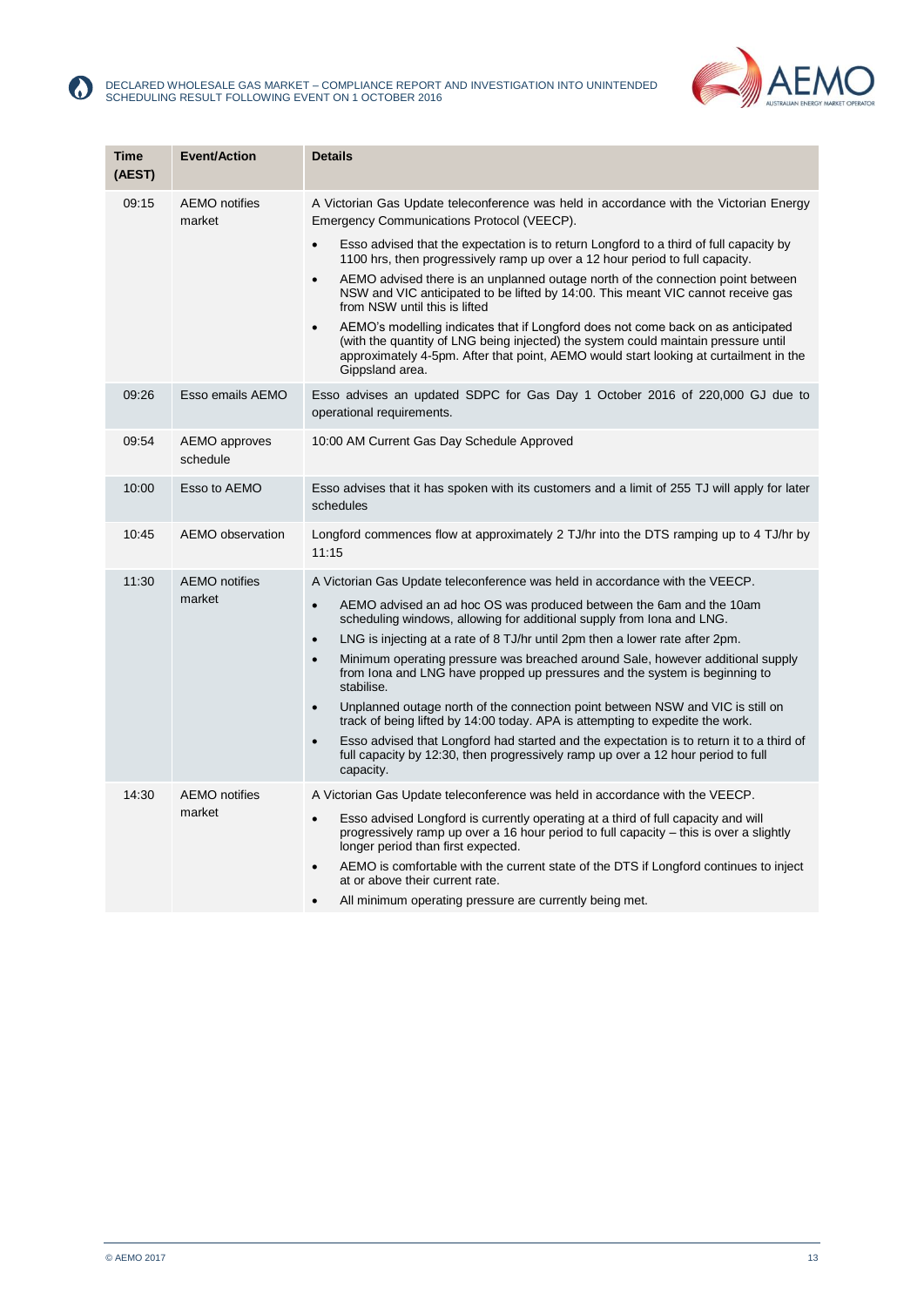



# <span id="page-13-0"></span>APPENDIX B – SYSTEM WIDE NOTICES ON GAS DAY 1 OCTOBER 2016

### <span id="page-13-1"></span>**B1 - SWNs sent for gas day 1 October 2016**

 $\bf G$ 

| Time     | <b>System Wide Notices</b>                                                                                                                                                |
|----------|---------------------------------------------------------------------------------------------------------------------------------------------------------------------------|
| 04:57:30 | Constraint applied at Culcairn inj and wdl meter 0 GJ/hr from 06:00 to 14:00 due to unplanned<br>maintenance in NSW system.                                               |
| 06:23:37 | Constraint applied at Longford inj 0GJ/hr 06:00 - 09:00, 514 TJ/day due to gas plant issues.                                                                              |
| 08:46:39 | CRITICAL AEMO has declared a Threat to System Security. AEMO will schedule out of merit order<br>injections in the next schedule in response. Please see MIBB attachment. |
| 08:54:42 | CRITICAL AEMO is declaring a threat to system security. AEMO will publish an ad-hoc schedule to<br>remove this threat to system security. Please see MIBB attachment.     |
| 09:04:09 | Be advised that AEMO has approved and published an ad-hoc schedule                                                                                                        |
| 10:33:21 | Constraint revised at Longford inj meter to 220 TJ/day due to gas plant issues                                                                                            |
| 11:00:09 | Dandenong LNG - Odorant off spec. Low Mitigate 2.93 mg/m3 at 10:42                                                                                                        |
| 11:06:03 | Longford odorant off spec Low Notify 3.68 MG/M3 at 05:52                                                                                                                  |
| 12:16:18 | Longford odorant returned to compliance at 12:15                                                                                                                          |
| 12:26:19 | CRITICAL - Constraint applied to LNG meter, Priority RED. LNG requested above 100 t/hr from 10:00<br>- 14:00 due to threat to system security                             |
| 14:07:53 | Constraint revised at Culcairn inj and wdr meters to 0 GJ/h from 14:00 to 15:00 at request of the facility<br>operator.                                                   |
| 18:27:04 | Constraint revised at Longford inj meter to 218.9 TJ/d at request of the facility operator                                                                                |
| 18:32:03 | Constraint applied at Culcairn inj and wdr meters to 0 GJ/h from 18:00 to 05:00 due to unplanned<br>maintenance in the NSW transmission system                            |
| 18:51:16 | Longford Hydrogen Sulphide off spec high mitigate 5.93 mg/m3 at 18:38                                                                                                     |
| 20:58:53 | Longford - Hydrogen Sulfide returned to compliance at 20:17                                                                                                               |
| 21:54:31 | Constraint revised at Culcairn. Wdl capacity 3600 GJ/hr 22:00 - 06:00. Constraint removed on Injection<br>meter.                                                          |
| 21:58:34 | Constraint applied at Bassgas. 42,357 GJ/day                                                                                                                              |
| 22:45:44 | Dandenong 2800 line odorant concentration off spec Low Notify 4.75 mg/m3 at 22:22                                                                                         |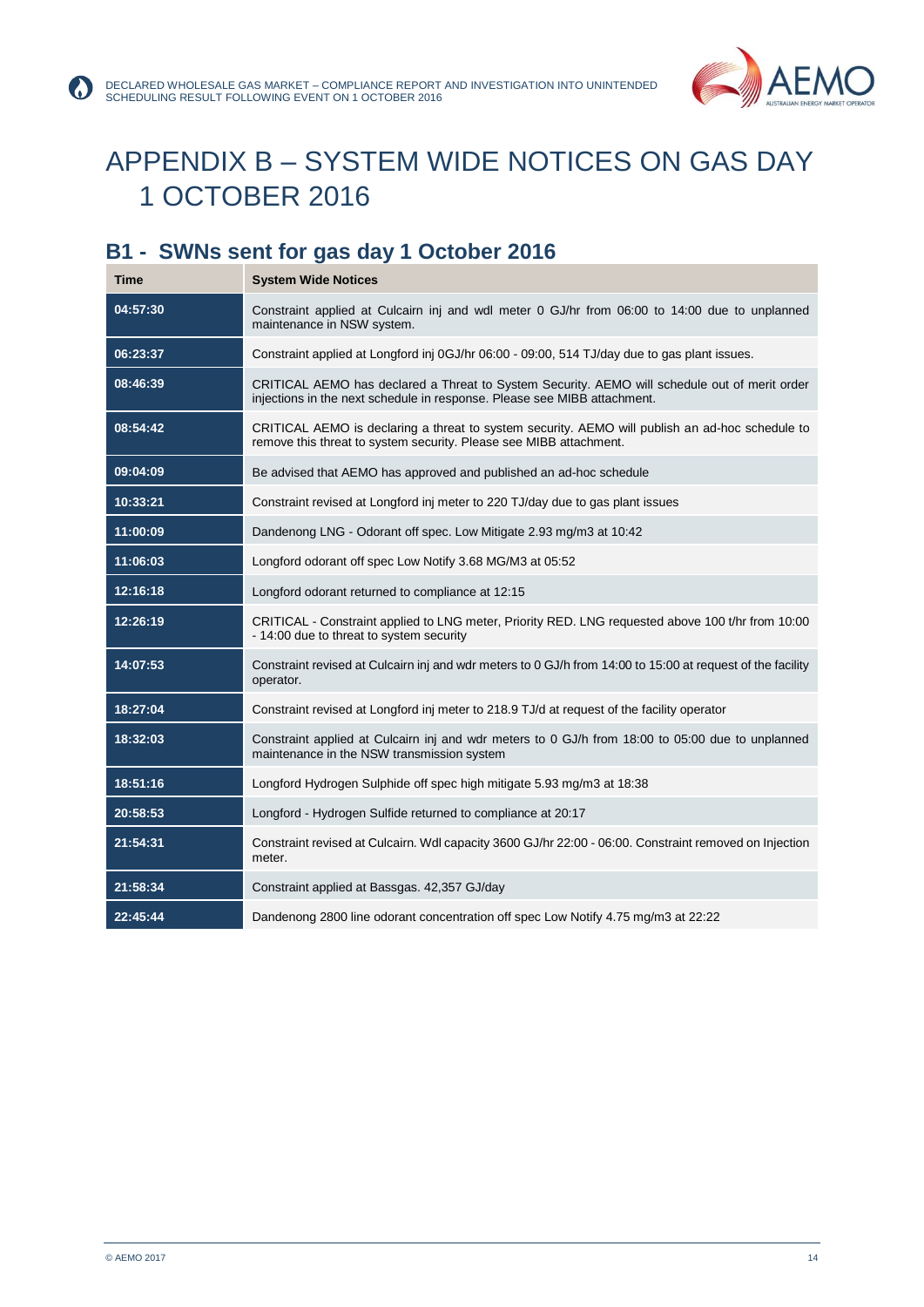

#### <span id="page-14-0"></span>**B2 - Additional SWNs that should have been sent for gas day 1 October 2016**

| Approximate time SWN<br>should have been sent | <b>Content of SWN</b>                                          |
|-----------------------------------------------|----------------------------------------------------------------|
| $08:20 - 08:45$                               | VicHub DFPC                                                    |
| $08:55 - 09:04$                               | LMP Linepack condition to amber                                |
| $08:55 - 09:04$                               | Revised Longford capacity and profiled injections.             |
|                                               | 0 TJ flows from 06:00 to 18:00 and Minimum Hourly Quantity.    |
| $08:55 - 09:04$                               | Operational LNG scheduled and the relevant SDPC                |
| $18:28 - 18:32$                               | Line pack green condition – DTS/LMP returned to Normal status. |

**A**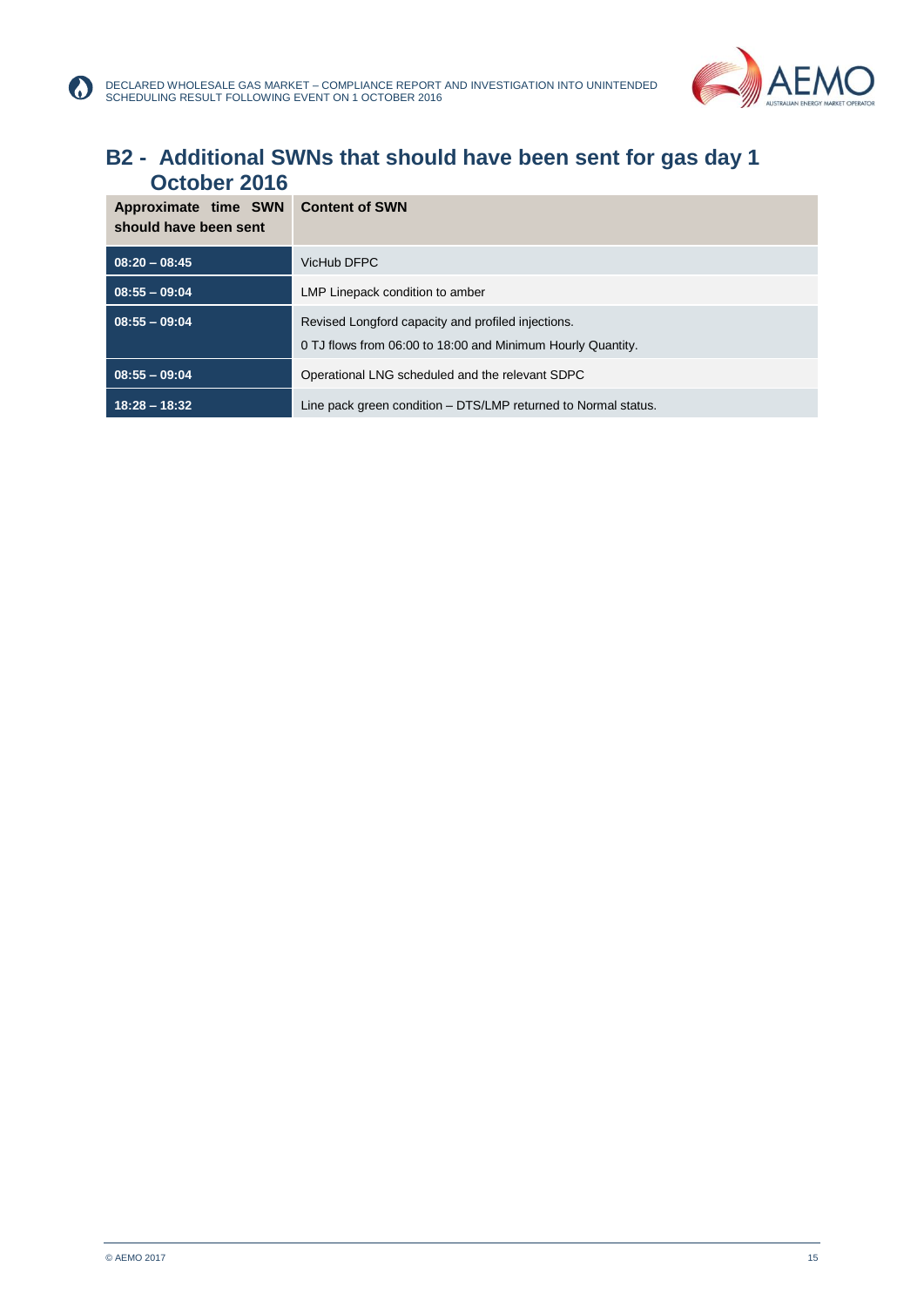

## <span id="page-15-0"></span>APPENDIX C – MIBB ATTACHMENTS FOR THE AD HOC SWN SENT

#### <span id="page-15-1"></span>**C.1 MIBB attachment for SWN uploaded at 0844hrs**

GP-2013-F04: Notice of a Threat to System Security

| Threat to System Security - Ad hoc schedule                                                                                                                                                                                                                                                                                                                                                                                                                            |             |                                                                                          |  |  |
|------------------------------------------------------------------------------------------------------------------------------------------------------------------------------------------------------------------------------------------------------------------------------------------------------------------------------------------------------------------------------------------------------------------------------------------------------------------------|-------------|------------------------------------------------------------------------------------------|--|--|
| Reference: National Gas Rules (NGR), Part 19, Division 5, Subdivision 5, Notice of Threat to<br><b>System Security</b>                                                                                                                                                                                                                                                                                                                                                 |             |                                                                                          |  |  |
| Under rule 341 of the NGR, AEMO is notifying participants of a threat to system security due to a<br>supply shortfall in the Declared Transmission System.                                                                                                                                                                                                                                                                                                             |             |                                                                                          |  |  |
| AEMO advises that the threat to system security is due to:                                                                                                                                                                                                                                                                                                                                                                                                             |             |                                                                                          |  |  |
| • Facility not meeting schedule                                                                                                                                                                                                                                                                                                                                                                                                                                        |             |                                                                                          |  |  |
| • A supply and demand imbalance exists such that the projected inlet pressure at Sale CG<br>may breach the 4800 kPa minimum operating limit.                                                                                                                                                                                                                                                                                                                           |             |                                                                                          |  |  |
| • The supply shortfall is expected to occur from 05:00 AEST 01/10/201601/10/2016                                                                                                                                                                                                                                                                                                                                                                                       |             |                                                                                          |  |  |
| The threat to system security is likely to impact:                                                                                                                                                                                                                                                                                                                                                                                                                     |             |                                                                                          |  |  |
| <b>Total System</b><br>⊠<br>Gippsland Withdrawal Zone<br>□<br>п<br>Geelong Withdrawal Zone<br>Western Withdrawal Zone<br>п<br>AEMO has determined that there is insufficient time for the market to coordinate a response to the<br>threat and that an immediate response using an ad hoc operating schedule is required.<br>AEMO intends to alleviate the threat by increasing of out-of-merit-order injections from Dandenong<br>LNG Facility and Iona CPP at 09:00. | □<br>П<br>п | Melbourne Withdrawal Zone<br>Northern Withdrawal Zone<br><b>Ballarat Withdrawal Zone</b> |  |  |
| There will be a market notice to advise the removal of the threat to system security.                                                                                                                                                                                                                                                                                                                                                                                  |             |                                                                                          |  |  |
| Issued on 1/10/2016                                                                                                                                                                                                                                                                                                                                                                                                                                                    |             |                                                                                          |  |  |
| Damien Sanford<br>General Manager Real Time Operations<br>Australian Energy Market Operator                                                                                                                                                                                                                                                                                                                                                                            |             |                                                                                          |  |  |
|                                                                                                                                                                                                                                                                                                                                                                                                                                                                        |             |                                                                                          |  |  |

ľ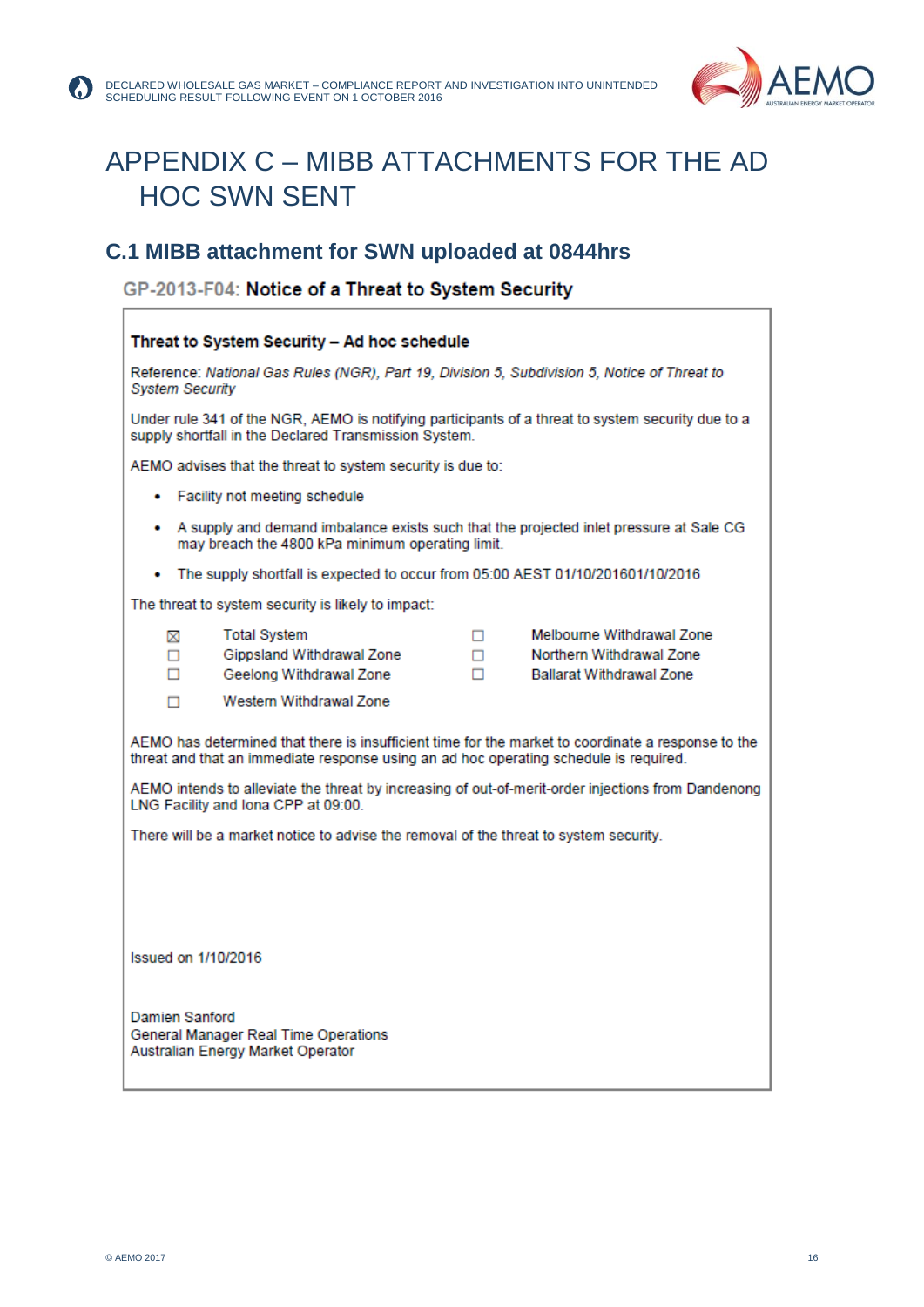

### <span id="page-16-0"></span>**C.2 MIBB attachment for SWN uploaded at 0840hrs**

#### Notice of Threat to System Security (Ad Hoc Schedule)

| Notice of threat to system security for an ad hoc schedule                                                                                                                                                                                                                                                                                                                                                                                                                                                                                                                                                                                    |  |  |
|-----------------------------------------------------------------------------------------------------------------------------------------------------------------------------------------------------------------------------------------------------------------------------------------------------------------------------------------------------------------------------------------------------------------------------------------------------------------------------------------------------------------------------------------------------------------------------------------------------------------------------------------------|--|--|
| Reference: National Gas Rules (NGR), Subdivision 5, System security threat                                                                                                                                                                                                                                                                                                                                                                                                                                                                                                                                                                    |  |  |
| Under clause 341 of the NGR, AEMO is declaring a threat to system security due to a supply<br>shortfall in the declared transmission system (DTS). The threat to system security will be<br>addressed by AEMO through an ad hoc (revised operating) schedule under clause 215(4) of the<br>NGR. The approval and publishing of the ad hoc schedule by AEMO will remove the threat to<br>system security unless otherwise advised by AEMO.                                                                                                                                                                                                     |  |  |
| AEMO advises that:                                                                                                                                                                                                                                                                                                                                                                                                                                                                                                                                                                                                                            |  |  |
| The threat to system security is being declared to enable the issuing of an ad hoc<br>schedule to avert a supply-demand imbalance event.<br>There will be no market notice to advise the removal of the threat to system security.<br>$\bullet$<br>The approval and publishing of the ad hoc schedule will remove the threat to system<br>security.<br>The market response to the ad hoc schedule will address the supply-demand<br>$\bullet$<br>imbalance.<br>Issuing an ad hoc schedule is considered a market intervention in accordance with<br>clause 215 (5) of the NGR.<br>The ad hoc schedule will be published shortly.<br>$\bullet$ |  |  |
| Issued on 01 October 2016                                                                                                                                                                                                                                                                                                                                                                                                                                                                                                                                                                                                                     |  |  |
| Damien Sanford<br><b>General Manager RTO</b><br>AEMO                                                                                                                                                                                                                                                                                                                                                                                                                                                                                                                                                                                          |  |  |
|                                                                                                                                                                                                                                                                                                                                                                                                                                                                                                                                                                                                                                               |  |  |

 $\bf G$